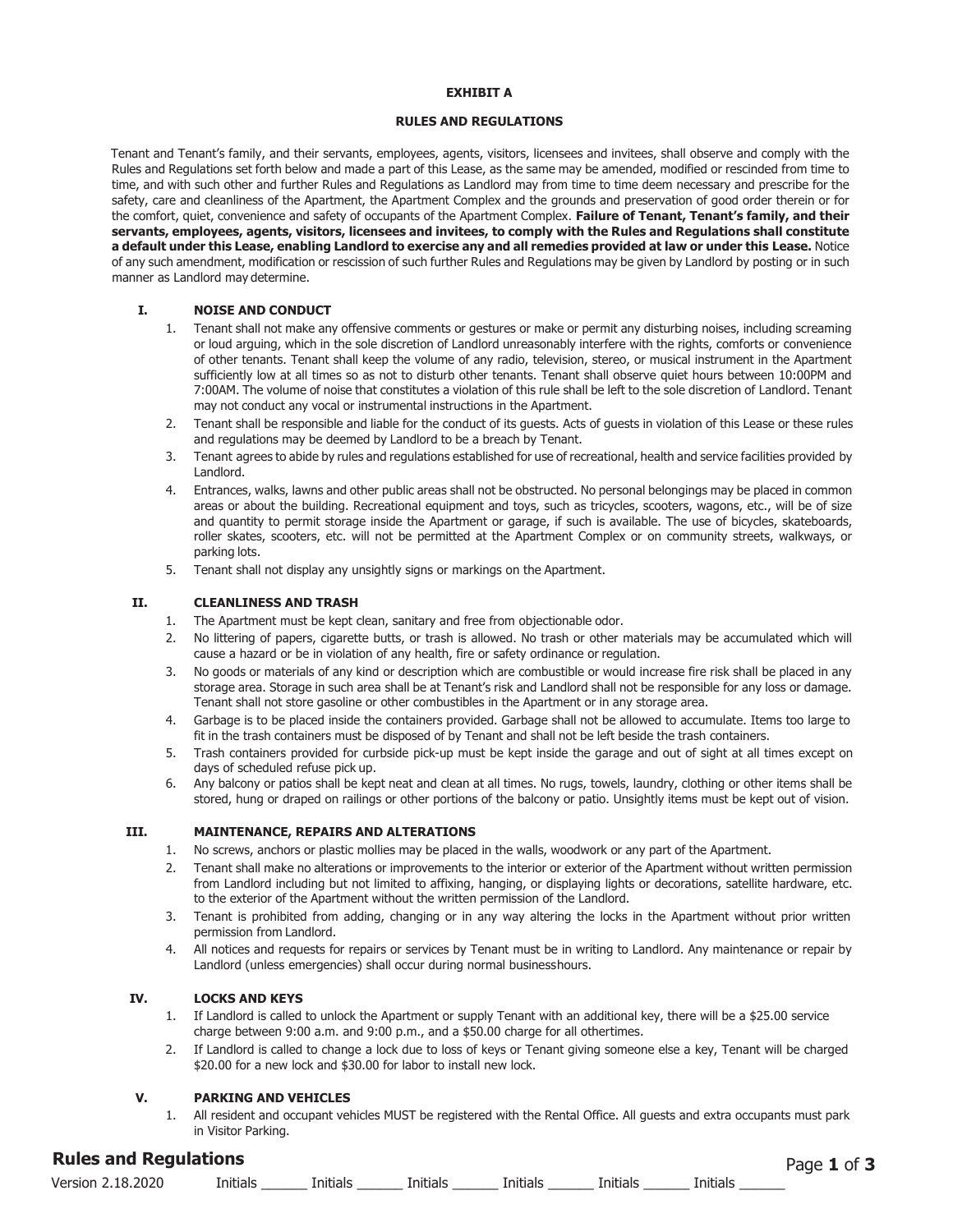- 2. ALL vehicles must be operable. Any inoperable vehicle will be towed away at Tenant's expense.
- 3. Accessible routes must be kept free and clear of all vehicles and obstructions.

# **VI. MISCELLANEOUS**

- 1. LIVE CHRISTMAS TREES: Only artificial Christmas trees are permitted.
- 2. WATERBEDS: Waterbeds are not permitted unless Tenant receives prior written permission from Landlord and presents proof of Renter's Insurance.
- 3. OCCUPANTS: No one is permitted to loiter or play on the common areas, public driveway or parking areas.
- 4. BALCONIES AND PATIOS: Only patio furniture is permitted to be kept on balconies. No partitions or enclosures of any type and webbing of balcony rail are permitted. Tenant agrees not to place any carpeting or other covering on the patio or balcony. In addition, Tenant agrees that in the event he/she places carpeting or other coverings on the patio or balcony, Landlord, without notice to Tenant, will remove same and Tenant shall remit to Landlord, as additional rent, the sum of One Hundred Dollars (\$100.00) as reimbursement to Landlord for said removal.
- 5. CLEANING, RUBBISH: Dust, rubbish, litter or other items shall not be thrown or emptied from any windows or porches/balconies. All rubbish should be properly disposed of in, but not outside of, the provided dumpsters. Landlord reserves the right to charge Tenant with any additional fee which is assessed to Landlord by the provider of the refuse disposal by reason of incorrect disposal of waste. Do not place large items into compactors or dumpsters; call the office to schedule a special pick-up.
- 6. ILLEGAL ACTIVITIES: Tenant shall not in the Apartment, parking garages, parking lot, maintenance areas, laundry rooms, lobbies and all other common and/or public areas of the building or any part of the Apartment Complex, engage in or permit any drug-related or other criminal activity, or engage in or permit any activity that endangers the health or safety of other residents in Landlord's sole discretion, or engage in or permit any activity that is, in Landlord's sole discretion, otherwise injurious to the community or its reputation. Instances of such conduct shall include, but not be limited to, Tenant's permitting any co-tenant, occupant, member of Tenant's household or family, guest, invitee, or other persons Tenant permits to occupy or use the Apartment, to use, manufacture, purchase, sell or otherwise distribute illegal drugs or illegal drug-related paraphernalia in or about the Apartment. The restrictions contained hereunder are material obligations under the Lease. Landlord's receipt of complaints from other residents or building employees shall be conclusive evidence that Tenant has violated the foregoing restrictions. Violation shall constitute grounds for termination of the Rental Agreement and/oreviction.
- 7. LAVATORIES: The water closets and other waste and drain pipes shall be kept open at Tenant's sole cost and expense and they shall not be used for any purpose other than for that for which they were constructed. No sweeping, rubbish, rags, sanitary napkins, papers, ashes or hair, or any other substance, shall be thrown therein. The cost to repair any damage resulting to said water closets or sanitary sewers from misuse of any nature whatsoever shall be paid by Tenant as additional rent within thirty (30) days of being invoiced.
- 8. COOKING AND GRILLING: There shall be no cooking or baking done within the Apartment, except in the kitchen. Tenant further agrees that it will not operate a charcoal, gas or electric grill or barbecue apparatus within the Apartment. The storage, keeping, or use of gas, charcoal or open burners of any sort (as well as the fuel that they use) or any other cooking device not designated for indoor use is not permitted in the Apartment. Unless prohibited by State or local fire ordinances, all grilling for personal use may only be on the back patio or balcony and must be at least ten (10) feet from the building or fence. Any damage to siding or fence shall be paid by Tenant as additional rent within thirty (30) days of being invoiced. Fire pits of any kind are not allowed on the rented premises or common areas.
- 9. AWNINGS, SIGNS AND ADVERTISMENT: No awning, projection, sign, advertisement, flag, notice or device of any kind shall be placed or permitted to remain upon any part of the Apartment or Apartment Complex, nor shall any article be suspended outside the Apartment or Apartment Complex or placed in the windows or windowsills thereof.
- 10. DEFECTS IN PIPES, WIRES AND ROOFS: Tenant shall immediately give Landlord notice of defects in gas, water pipes or in electrical wires or the leaking of any roof.
- 11. WINDOW TREATMENTS: Tenant shall cover all windows and patio doors in the Apartment with either white or white lined draperies or curtains.
- 12. EXTERMINATING: Tenant agrees to cooperate with Landlord or its exterminating service, if Landlord provides same. Tenant shall permit Landlord's exterminating service company access to the Apartment for the purposes of spraying, baiting or other type of service deemed necessary by the exterminating service company, to control and/or rid the Apartment of insects, rodents or other pests. Upon notice from Landlord, Tenant shall remove all items from the cupboards, cabinets and drawers in the Apartment, including all food, food products, dishes and other items stored in same, in order to enable the exterminating service company to spray the Apartment. Tenant's failure to so cooperate shall be considered a material breach of the terms of this Lease.
- 13. SOLICITATION: Solicitation of any type is prohibited in the apartment Community.
- 14. GARAGES: Garages are not to be used as living space.
- 15. SATTELITE DISH: Tenant must contact the office prior to installation. Installation must be in accordance with Lease. There is no guarantee of acceptable satellite reception in every unit. Satellite hardware must be mounted on the back patio area only and may not encroach onto the common area. Furthermore no holes may be drilled into the building for any reason. Installed height must not exceed the lip of the gutter.

**\_\_\_\_\_\_\_\_\_\_\_\_\_\_\_\_\_\_\_\_\_\_\_\_\_\_\_, its agents, and employees, strictly abide by all applicable Federal, State, and County laws. Management does not discriminate on the basis of race, color, religion, sex, national origin, familial status, disability, or other protected classes under state/local law**.

| <b>Rules and Regulations</b><br>Page 2 of 3 |          |          |          |          |          |          |  |  |  |
|---------------------------------------------|----------|----------|----------|----------|----------|----------|--|--|--|
| Version 2.18.2020                           | Initials | Initials | Initials | Initials | Initials | Initials |  |  |  |